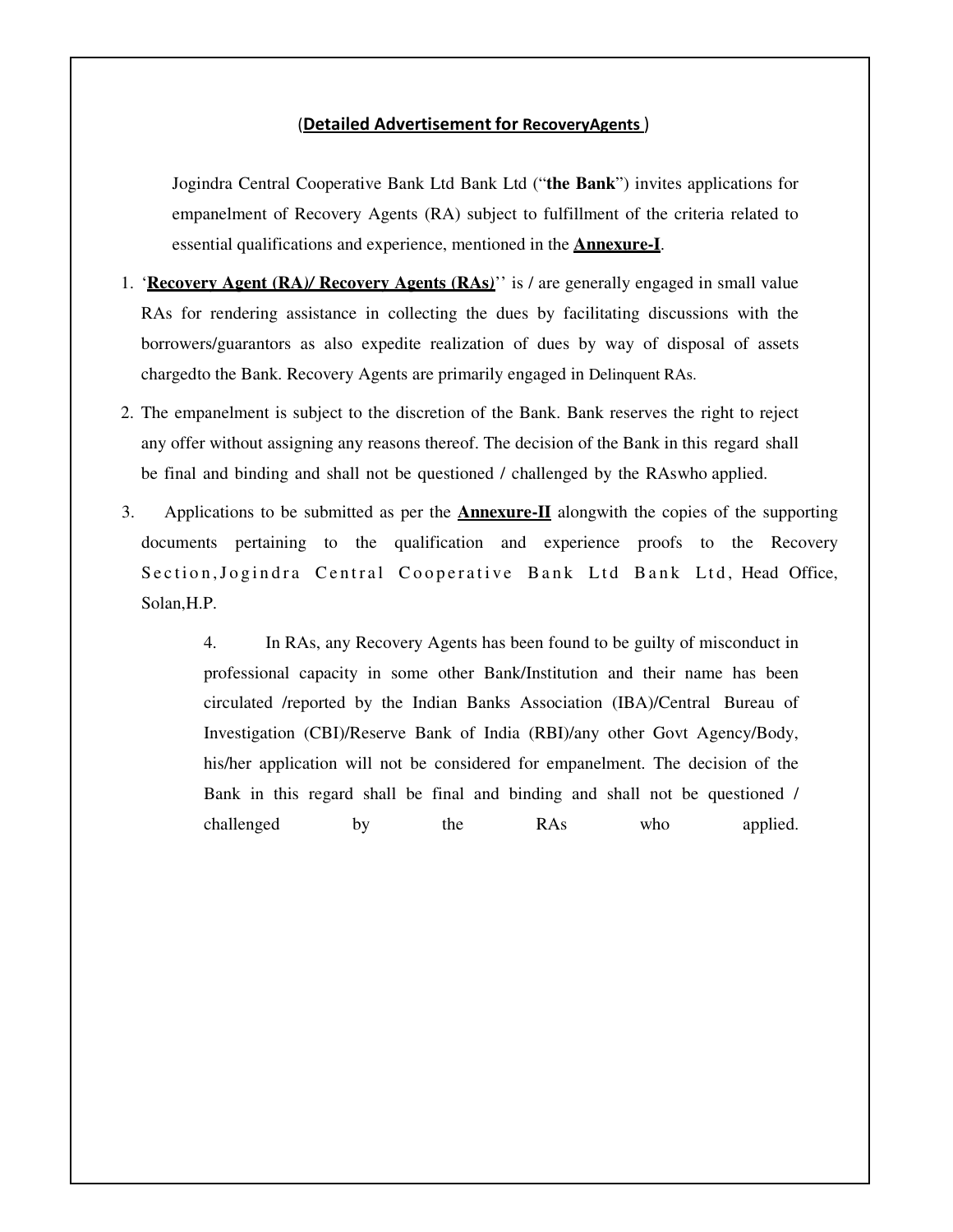### **Annexure-I**

### Eligibility Criteria for Empanelment as Recovery Agents (RA)

(Proprietorship firms, Partnership firms, Companies, Corporations)

### **I. Essential Criteria:**

Recovery Agents & the Promoter/Key personnel /Officials of the Recovery agents shall comply with the following non-relaxable criteria

- i) Indian citizen/ entity constituted under Indian Law,
- ii) No disqualification such as removal /dismissal from Recovery related service earlier or cooling period, if any granted, is not over;
- iii) Not convicted of any offence and sentenced to a term of imprisonment,
- iv) Not been found guilty of misconduct in professional capacity, or offence involving moral turpitude or otherwise,
- v) Not an un-discharged insolvent,
- vi) Possesses PAN Card / GSTIN as applicable possesses appropriate infrastructure, supporting information technological systems, professionals and consultants,
- vii)Not blacklisted by any bank nor any complaint filed against the firm before CBI / Serious Fraud Investigation Cell / Court.
- viii) Recovery Agents should have undergone the" Direct Recovery Agent's "certificate course with 100 hours of training (introduced by IIBF/IBA).

#### **II. Other Criteria:**

- i) Minimum experience of **three** years with Public Sector Bank(s) as Recovery Agents (RA).
- ii) Completed at least three assignments successfully as RA with in past 3 years with Public Sector Banks & should have local presence.
- iii) The experience of Key personnel of the Recovery Agency may be considered in lieu of the experience requirement as stated in (i) and (ii) above.
- iv) No complaints pending against Recovery Agent and/ or any of its employee/ associates / agents etc. before Police and also not involved in court RAs especially in the matters, which are in deviation to the extant RBI guidelines on Recovery Agents and the scope of work indicated by the bank.
- v) The registration of the Recovery Agent shall be at least **three years** old.
- vi) Preference will be given to the Agency having Accounting / Engineering / Law Professionals.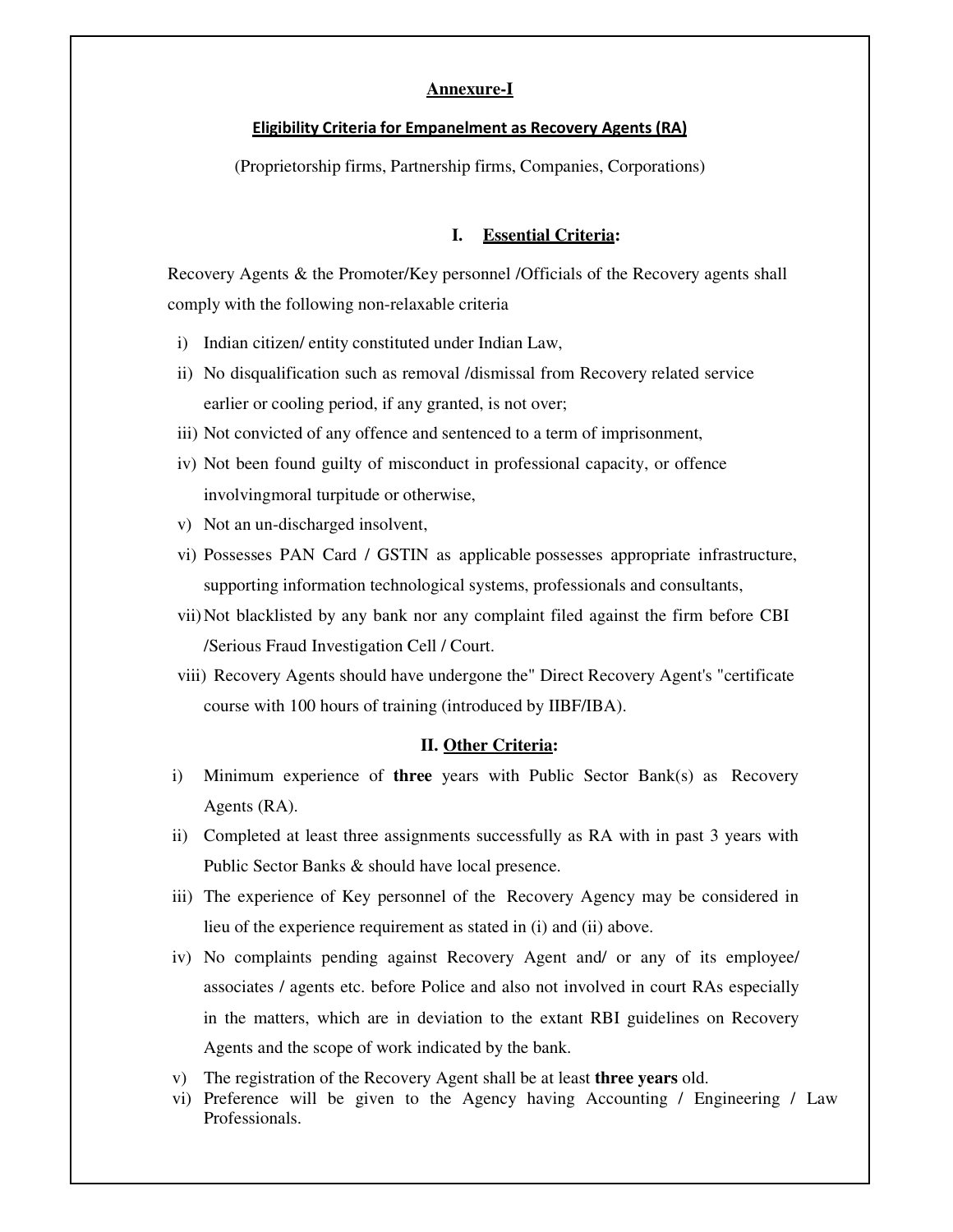- vii) Adequate knowledge of the provisions of SARFAESI Act, 2002 [including subsequent amendments] and shall be also well conversant with the duties of Authorized Officer [AO] including support required by them.
- viii)Possess thorough knowledge of the extant RBI guidelines and also instructions/ circulars issued by RBI/IIBF/IBA from time to time.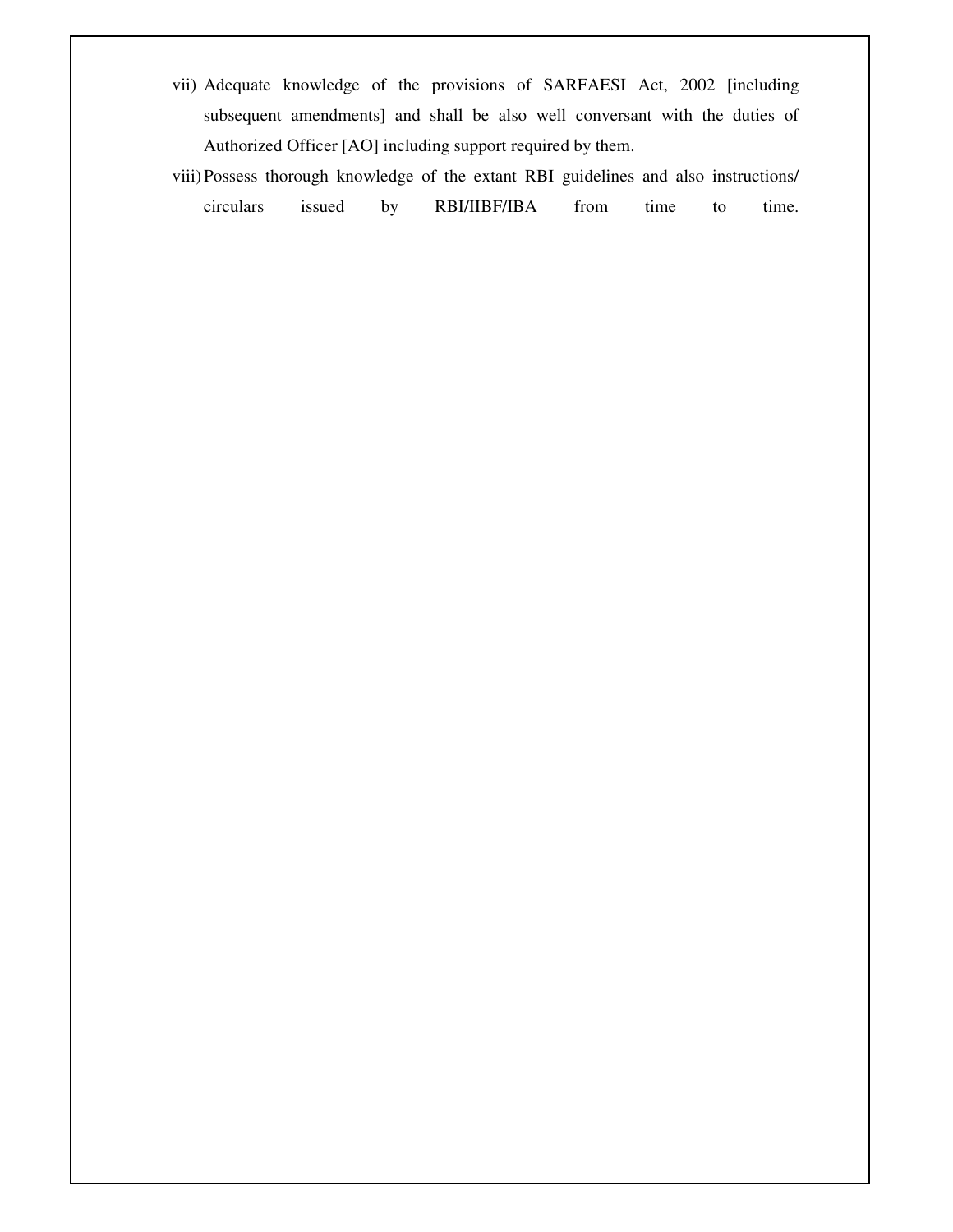### **Annexure-II** (Application for Empanelment of Recovery Agents (RA)

# (Proprietorship firms, Partnership firms, Companies,

Corporations)

| 1. | Name of the Applicant:                                                                                                           |  |
|----|----------------------------------------------------------------------------------------------------------------------------------|--|
| 2. | Name of the group<br>firm/company, if any                                                                                        |  |
| 3. | <b>Contact Details</b>                                                                                                           |  |
| 4. | Established since:<br>Constitution:<br>(Whether company / Partnership<br>firm / Proprietorship concern)<br>PAN No.:<br>GSTIN No. |  |
| 5. | Whether registered under any Act                                                                                                 |  |
| 6. | Membership with Professional<br>Body (if any)                                                                                    |  |

## 7. Details of Personnel working in RA:(who are to be engaged in the RA activity)

| S.N           | Description                                                        | Name | Age | Address &<br>contact<br>Number | Qualification | Experiencee | Citizenship<br>(Indian/NRI<br>/Foreign) |
|---------------|--------------------------------------------------------------------|------|-----|--------------------------------|---------------|-------------|-----------------------------------------|
| a.            | Name of<br>Proprietor /<br>Partners /<br>Directory(s)              |      |     |                                |               |             |                                         |
| $b$ .         | Name of key<br>functionaries s                                     |      |     |                                |               |             |                                         |
| 8             | Infrastructure of CA:                                              |      |     |                                |               |             |                                         |
| a.            | Office (Owned/Rented)                                              |      |     |                                |               |             |                                         |
| $\mathbf b$ . | <b>Office Address</b>                                              |      |     |                                |               |             |                                         |
| c.            | No. of persons employed :                                          |      |     |                                |               |             |                                         |
|               | No of partners associated:                                         |      |     |                                |               |             |                                         |
| d.            | No. of persons engaged in CA<br>activity                           |      |     |                                |               |             |                                         |
| e.            | Out of (d) above, no. of employees                                 |      |     |                                |               |             |                                         |
|               | (i) In respect of whom police verification<br>has been carried out |      |     |                                |               |             |                                         |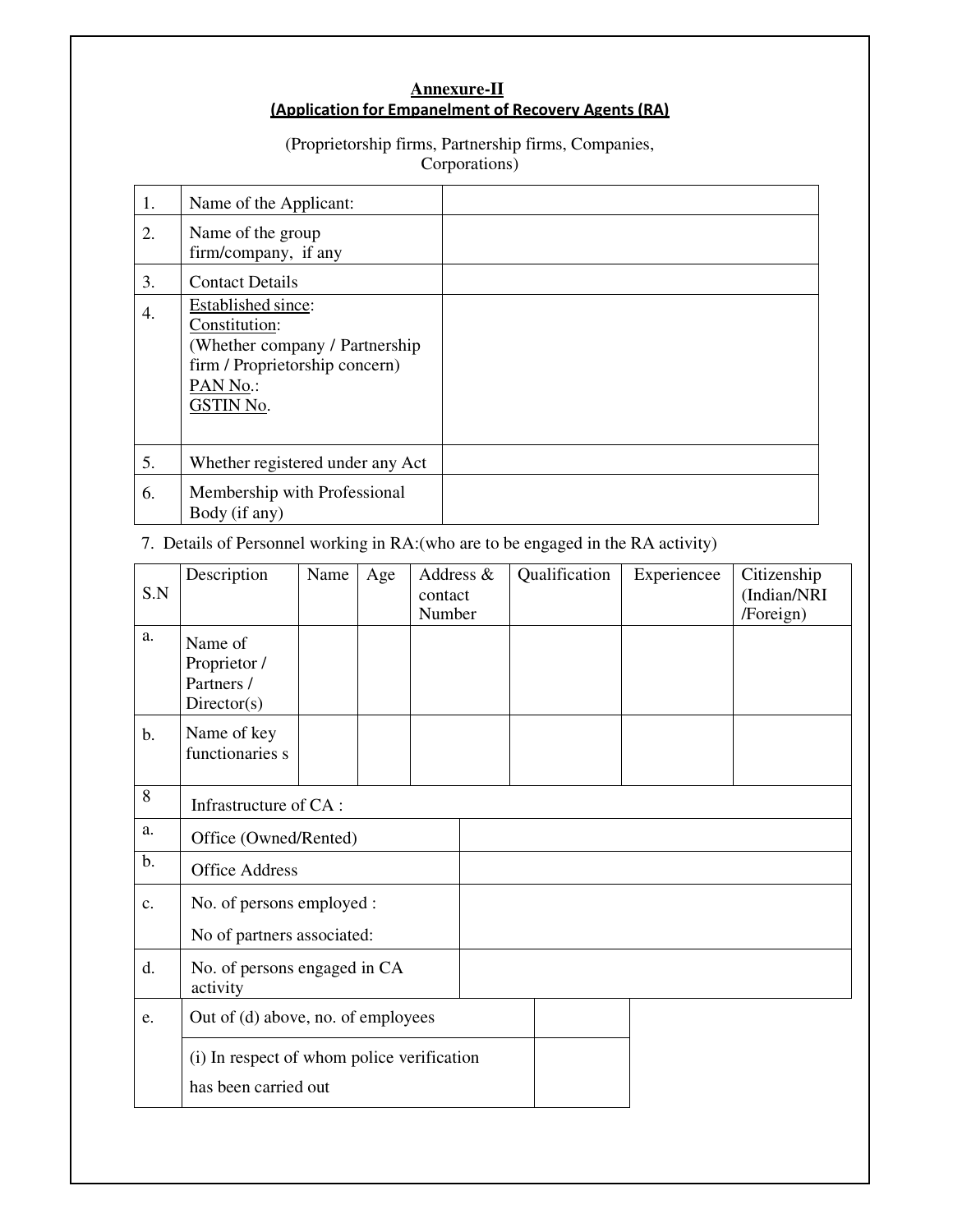|    | (ii) Who have undergone 100 hours training                                                                                                           |  |
|----|------------------------------------------------------------------------------------------------------------------------------------------------------|--|
|    | from any of the accredited institutions of                                                                                                           |  |
|    | RBI/IIBF/IBA and who have obtained the                                                                                                               |  |
|    | certificate from                                                                                                                                     |  |
|    | "Direct Recovery Agents".                                                                                                                            |  |
| d. | Details of services offered by CA;                                                                                                                   |  |
|    | Whether provided by your firm or in<br>arrangement with any otherfirm/company?<br>In RAs of tie-up with another firm,<br>ii)<br>details of the firm? |  |
|    |                                                                                                                                                      |  |

## 11. Details of existing empanelment {Min 3 years experience with Public sector

 $Banks PSBs)\}:$ 

| Name of the client with<br>empanelment date | Details of assignment<br>undertaken [at least 3<br>assignment letters] | Details of assignments completed<br>(Product/activities handled) |
|---------------------------------------------|------------------------------------------------------------------------|------------------------------------------------------------------|
|                                             |                                                                        | (Give brief details)                                             |
|                                             |                                                                        |                                                                  |
|                                             |                                                                        |                                                                  |
|                                             |                                                                        |                                                                  |
|                                             |                                                                        |                                                                  |
| 12. Brief details of 3                      |                                                                        |                                                                  |
| years experience                            |                                                                        |                                                                  |
| in CA activity (if                          |                                                                        |                                                                  |
| any) {Please                                |                                                                        |                                                                  |
| elaborate on the                            |                                                                        |                                                                  |
| experience with                             |                                                                        |                                                                  |
| <b>Banks</b> (especially                    |                                                                        |                                                                  |
| with Public Sector                          |                                                                        |                                                                  |
| Banks/Cooperative                           |                                                                        |                                                                  |
| Banks), FI and                              |                                                                        |                                                                  |
| NBFC.}                                      |                                                                        |                                                                  |
|                                             |                                                                        |                                                                  |
|                                             |                                                                        |                                                                  |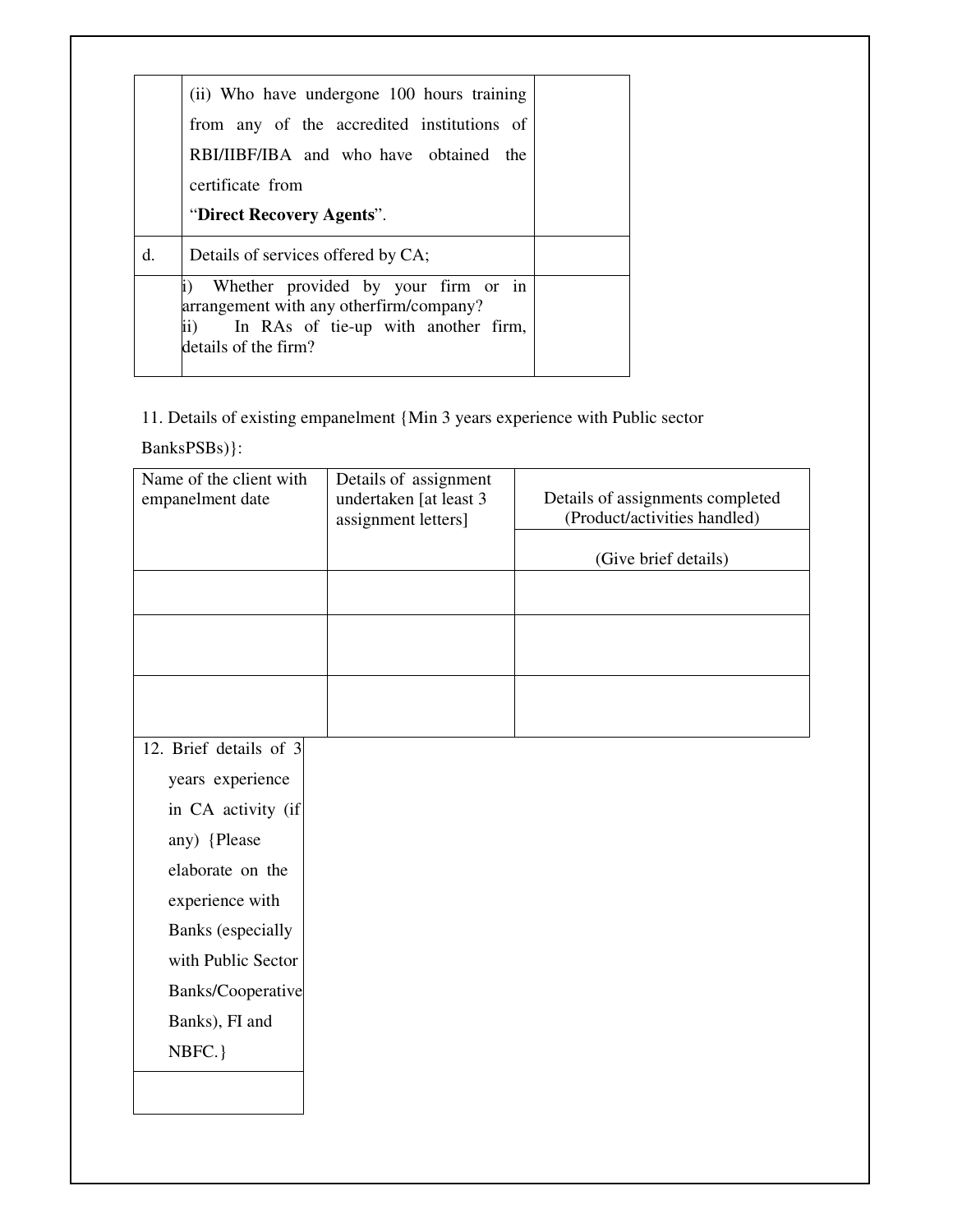| wise/Account nos.):<br><b>City Name</b> | <b>Account Nos.</b> |
|-----------------------------------------|---------------------|
| Cooperative Bank Ltd<br>Bank Ltd (City  |                     |
| maintained with<br>Jogindra Central     |                     |
| 14. Details of account                  |                     |
| (iii)                                   |                     |
| (ii)                                    |                     |
| (i)                                     |                     |
| past.                                   |                     |
| assignments in the                      |                     |
| hasundertaken                           |                     |
| for whom the RA                         |                     |
| Banks, FI/NBFC                          |                     |
| 3 references) from                      |                     |
| (Details of at least                    |                     |
| 13. References                          |                     |

- 15. Whether the applicant was de-listed from any Banks Panel on earlier occasion. If so, furnish details;
- 16. Whether the entity has been put in the negative list by IBA/any public sector bank/Cooperative Bank/Government organization or any of its clients for breach of applicable laws/violation of regulatory prescriptions or breach /deficiency of services. If so, furnish details?
- 18. Additional information, if any: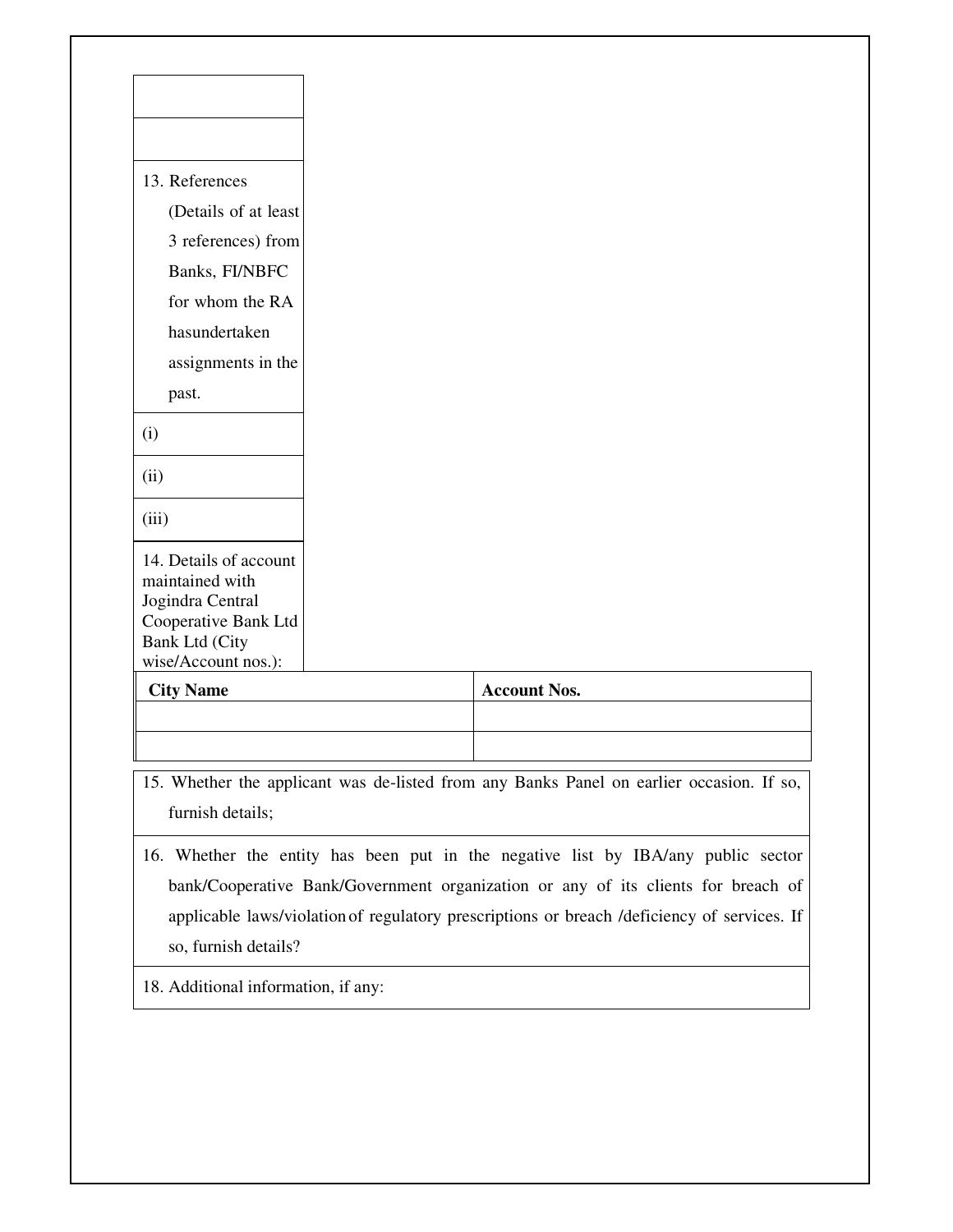### **UNDERTAKING**

I/We,………………………….(name)Son-of Shri………….Proprietor/Partner/Director of M/s……….., state that the information furnished above is true and correct to the best of my/our knowledge. I/We agree that in the event that any concealment/distortion of facts furnished above is brought to notice of the Bank subsequent to empanelment/appointment by Jogindra Central Cooperative Bank Ltd Bank Ltd, Jogindra Central Cooperative Bank Ltd Bank Ltd would be at liberty to terminate the said empanelment/appointment without notice or damages whatsoever.

> **(Signature) To be signed by authorized signatory**  Designation

### **Enclosures:**

Self Attested copy of following documents:

- (i) Certificates proving Educational qualifications.
- (ii) Experience Certificate.
- (iii) Copy of Registration, if any.
- (iv) Reference Letters.
- (v) Copy of Membership of Professional Bodies, if any.
- (vi) Copy of PAN Card / GSTIN, etc.
	- (vii) Address proof.
	- (viii)Memorandum and Articles of Association in RAs of Companies/Partnership deed in RAs of Partnership Firm.
	- (ix) Copy of Income tax returns (duly acknowledged by IT) and latest "IT assessment order".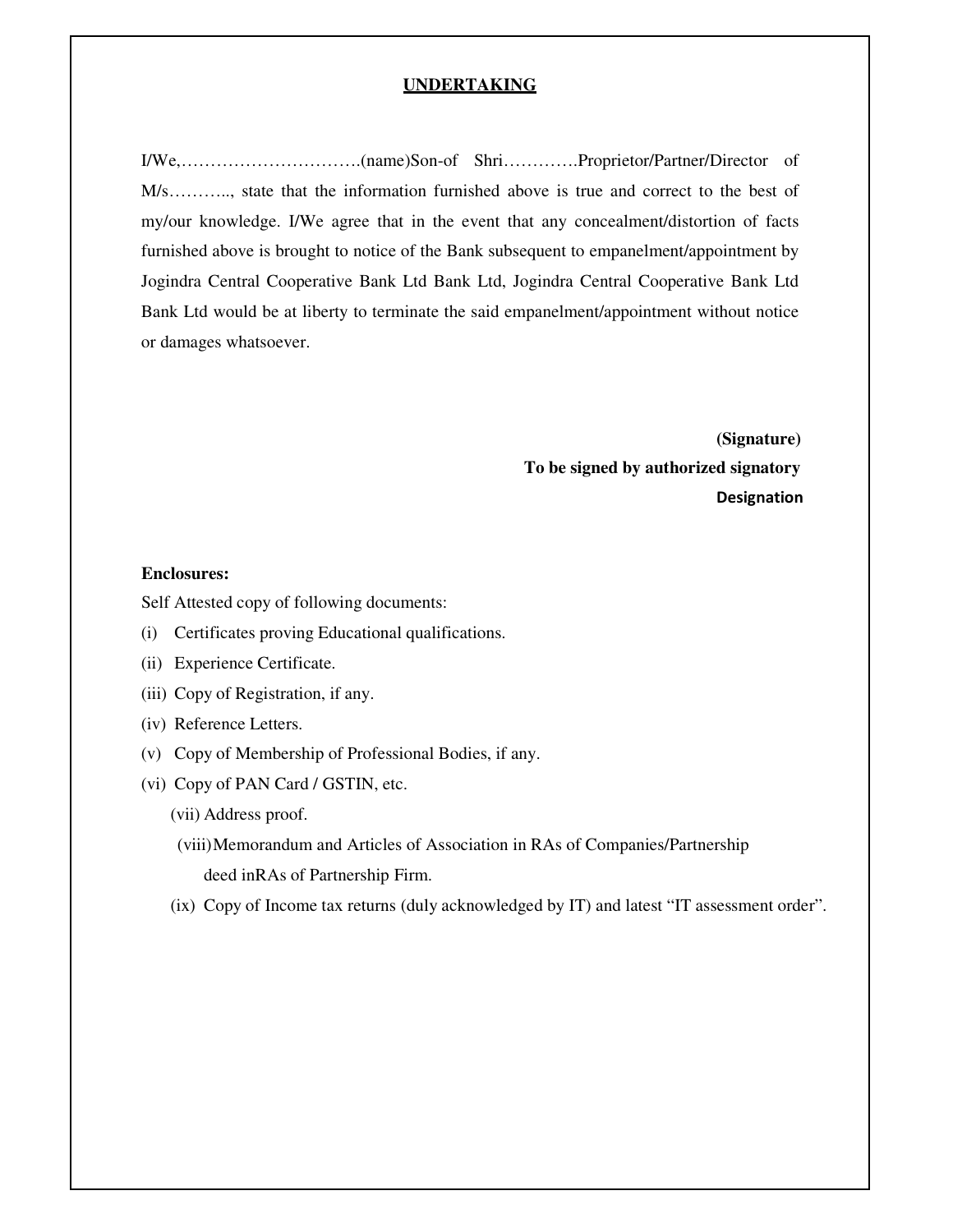### **Annexure-III**

### (Format for undertaking to be provided by the Recovery Agents (RA))

(Notes: (1) To be stamped as an Affidavit in accordance with the local Stamp Law in force in the State in which it is sworn/affirmed before the Magistrate; and (2) To be affirmed before a Notary Public or a Magistrate or any other person competent to administer oaths, who should affix his Official Seal.

**I, ………………….son/daughter of ………………………., am authorized by the ……… (firm/company) to furnish the below undertaking on behalf of ……………**

(firm/company).

### **I, on behalf of …… (firm/company) do hereby solemnly affirm and state that:**

- (i) The Firm/Company (also known as "Agency") is an entity constituted under Indian Law and the promoters/partners/key personnel are Indian citizens
- (ii) There has been no disqualification such as removal /dismissal of the Recovery Agent from service earlier
- (iii)The Agents/promoters/partners/key personnel have not been convicted of any offence and sentenced to a term of imprisonment,
- (iv)The Agents/promoters/partners/key personnel have not been found guilty of misconductin professional capacity, or offence involving moral turpitude or otherwise,

(v)The Agency's promoters /partners/key personnel are not a un-discharged insolvent,

- (vi) The Agency possesses PAN Card / GSTIN
	- (vii) The Agency has not been blacklisted by any bank nor any complaint filed against the firm/company before CBI / Serious Fraud Investigation Cell / Court.
	- (viii)The Agency shall ensure that there is no any conflict of interest in the assignments entrusted by the Bank and if the Agency comes to know of any such conflict of interest, they shall disclose the same immediately to the Bank.
	- (ix)I on behalf of the Agency, undertake to keep the Bank informed of any events or happening which would make the agency ineligible for empanelment as a ..... Agency.
	- (x) I have not concealed or suppressed any material information, facts and records and Ihave made a complete and full disclosure.

Solemnly affirmed at on the Day 2021

Identified By Me

Notary Public (Authorized Signatory) Deponent